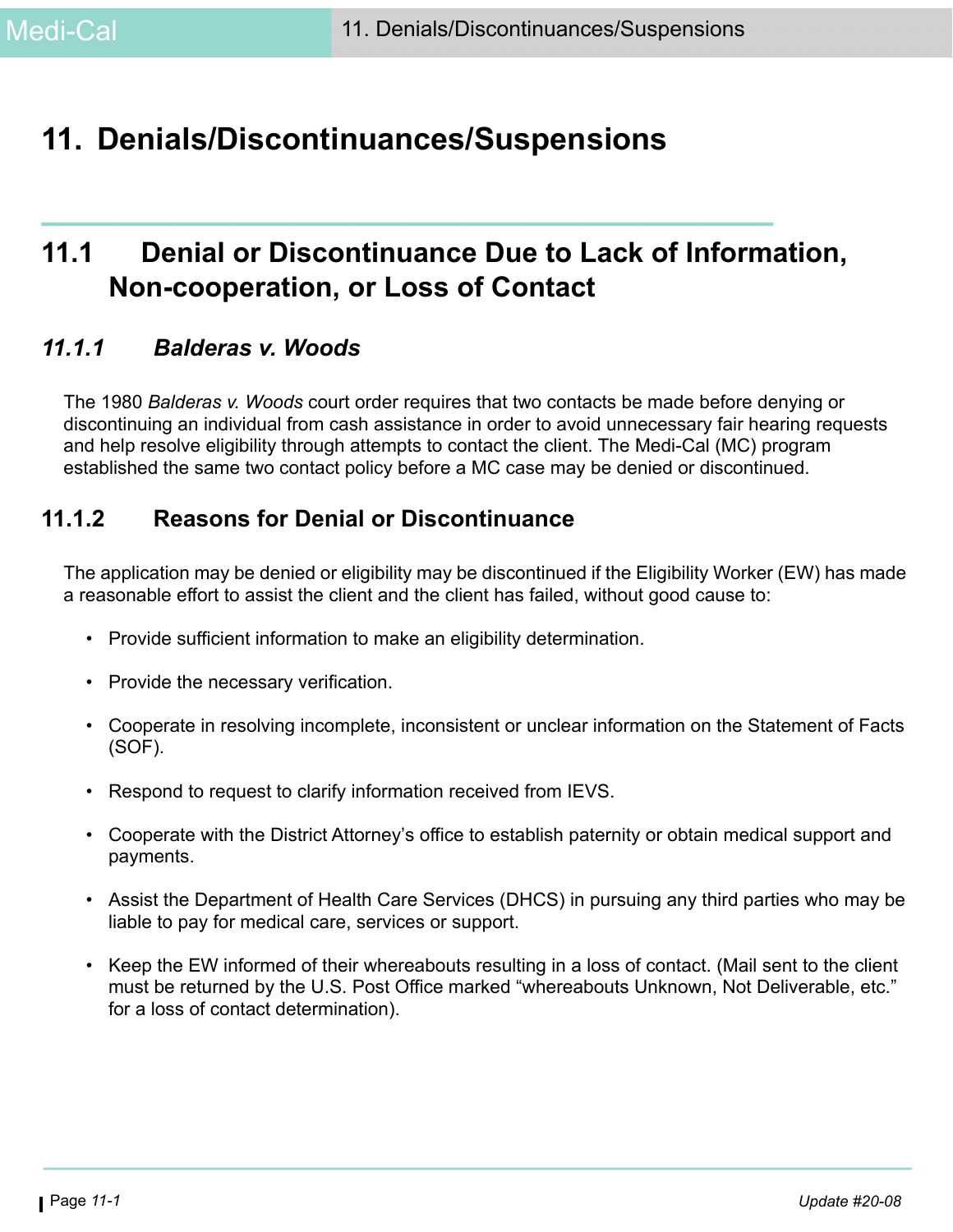

## **Reminder:**

Applicants with limited English proficiency and/or applicants with disabilities may require interpretive or additional assistance throughout the application process. EWs must inform all applicants/clients of their rights to ask for an interpreter if they have difficulty speaking or understanding the English language. EWs must take appropriate steps to make sure that alternative communication services are available to all MC applicants/clients.

# **11.1.3 Two Contact Requirement**

The EW must make sure at least two contacts are made with the applicant before denying MC benefits. The two contacts begin when a Mail-In Application/SOF is received. This policy does not apply to "No-Shows". It only applies to clients who send an application by mail or have a face-to-face interview.

Other applicant contacts may occur before receipt of the MC application and are, in addition to the two contacts, required under the *Balderas v. Woods* lawsuit (i.e., EW receives new information via IEVS reports, or the applicant provides new information about income or property after providing the MC application).

| ____ |  |
|------|--|
|      |  |
|      |  |
|      |  |
|      |  |
|      |  |
|      |  |
|      |  |
|      |  |

## **Note:**

EWs must only request information that has not been or cannot be e-verified by the Federal Hub.

## **First Contact**

If the application is not complete and additional information is needed, the EW must make a verbal or written contact to request the information and allow 10 calendar days to provide the information. All verbal communication must be thoroughly documented in the **Search Case Comments** window.

## **Second Contact**

If the applicant does not provide the information or verification by the requested due date, the EW will make a second verbal or written contact to notify the client that the requested information was not received and allow 10 calendar days to provide the information. All verbal communication must be thoroughly documented in the **Search Case Comments** window.



#### **Note:**

This policy only applies to applicants, not Continuing cases.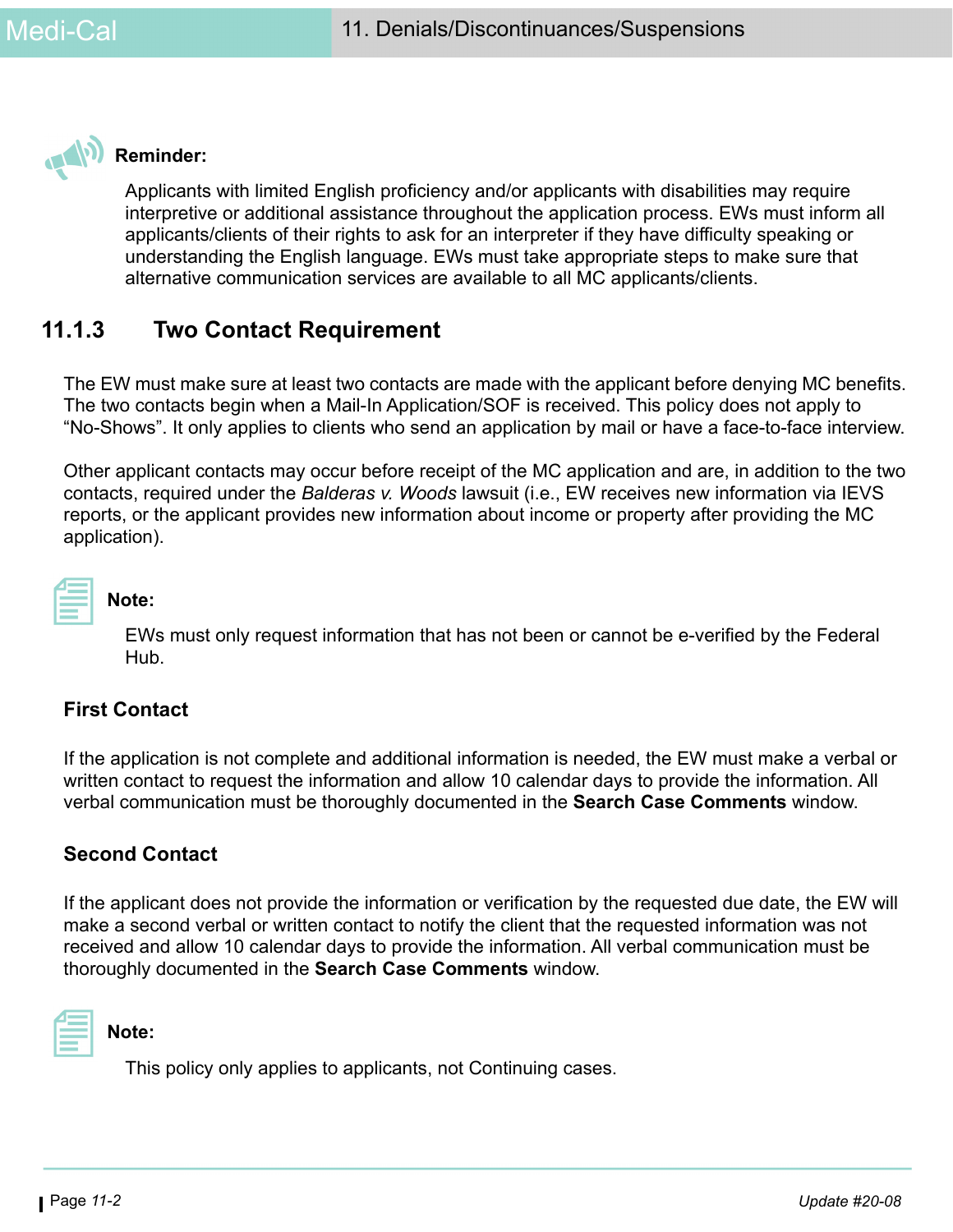## **11.1.4 Contact**

Contact is a communication that meets the following requirements:

- Requests a specific information or action needed to complete the applicant's MC eligibility determination
- Provides a due date that the applicant must provide the specified information or complete the requested action
- May be either verbal or written. Verbal contact is defined as live communication between the EW and the applicant

|           | $\mathcal{L}^{\text{max}}_{\text{max}}$ and $\mathcal{L}^{\text{max}}_{\text{max}}$ and $\mathcal{L}^{\text{max}}_{\text{max}}$ |  |
|-----------|---------------------------------------------------------------------------------------------------------------------------------|--|
|           |                                                                                                                                 |  |
| _________ |                                                                                                                                 |  |

#### **Note:**

Voice mail or answering machine messages left by the EW for the applicant are NOT considered verbal contact. However, if the client calls back and either talks to an EW or leaves a voice mail message with sufficient information to determine eligibility, the EW is not required to make another contact.

## **11.1.5 Documentation Requirements**

### **Reasonable Effort**

EWs must document the reasonable effort made on the **Search Case Comments** window by indicating that he/she has:

- Notified the client what is specifically needed.
- Asked the client if they have a problem or difficulty getting the information.
- Offered assistance, i.e., the EW can contact the Assessor's office for verification of real property, whether it is located here or elsewhere.
- Secured a copy of trust documents/wills for client by getting a release of information and calling the attorney, if necessary. (It is essential to read trust documents/wills to understand the true situation.)
- Consulted their supervisor (if necessary).

### **Two Contacts**

The two contacts must be clearly documented in the **Search Case Comments** window.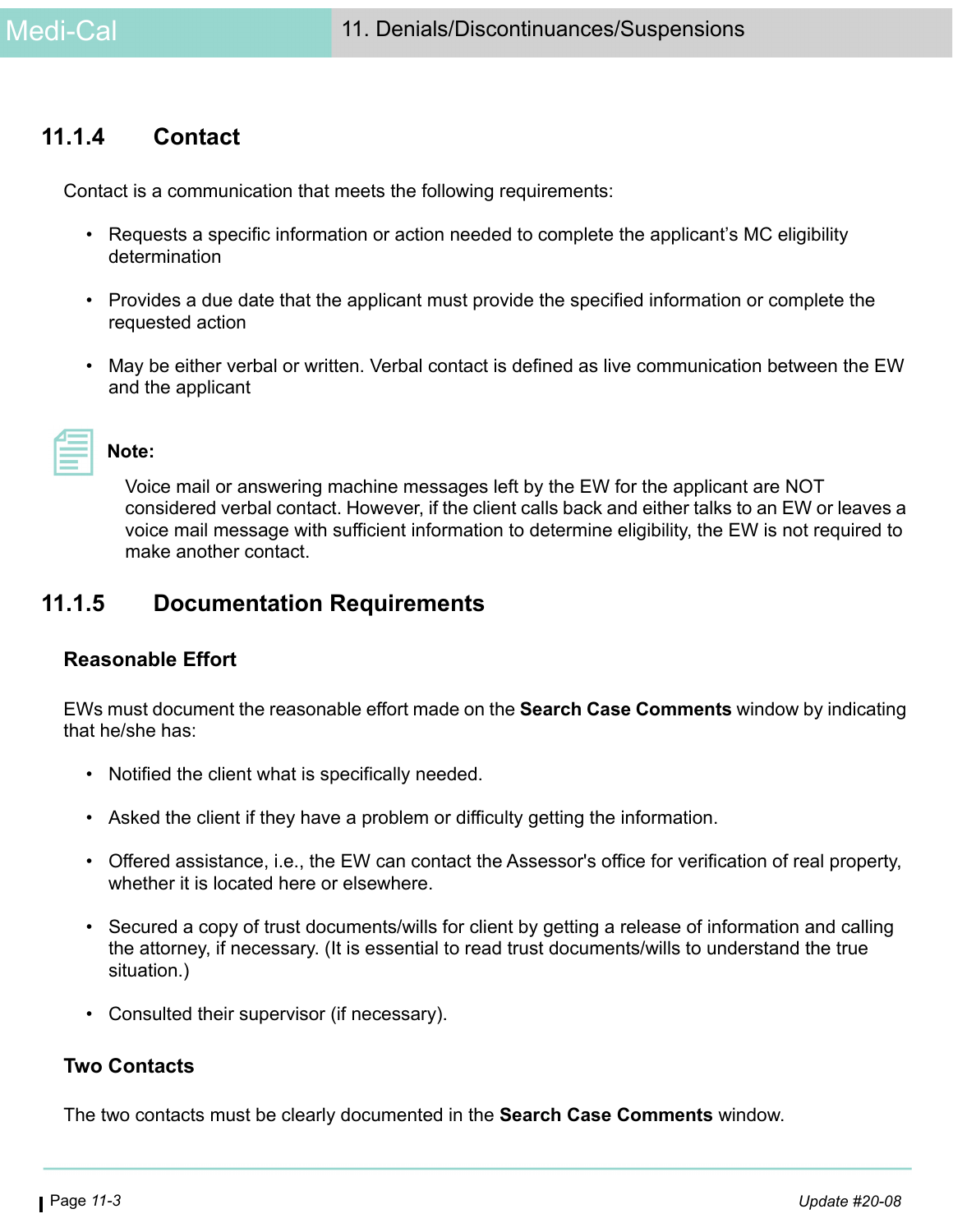Documentation must include

- The date of contact,
- The method of contact,
- The requested information and due date, and
- The result of each contact.

# **11.1.6 Relative Responsibility**

Due to changes required by the *Sneede v. Kizer* lawsuit, relative responsibility and excluded child provisions must be considered before denying or discontinuing an applicant or client for failure to provide information. If eligibility for certain family members is cleared, only part of the family might be ineligible.



#### **Example:**

The family consists of a mother, her separate child, stepfather and their mutual child. All are requesting MC. All eligibility is cleared except for proof of the stepparent's earnings. There has been no further response to requests for additional information.

In this case, the EW has enough information to approve MC for the mother's separate child. Only mother, the stepfather and their mutual child would be denied for failure to provide information. Mother will be an ineligible member of her child's household.



### **Example:**

A family of 4, married parents with mutual children apply for MC. Mom states that their 20-year-old has part time employment. All eligibility is cleared, but verification of the child's separate income is not provided. Only the 20-year-old would be excluded and denied for failure to provide information.



### **Example:**

Mother, father and 2 mutual children are applying for MC. Proof of father's earnings is not provided. Since he is responsible for all persons in the household, all must be denied.

# **11.1.7 Subsequent Action**

A person or family whose eligibility is denied or discontinued due to any of the ["Reasons for Denial or](#page-0-0)  [Discontinuance," page 11-1](#page-0-0) may: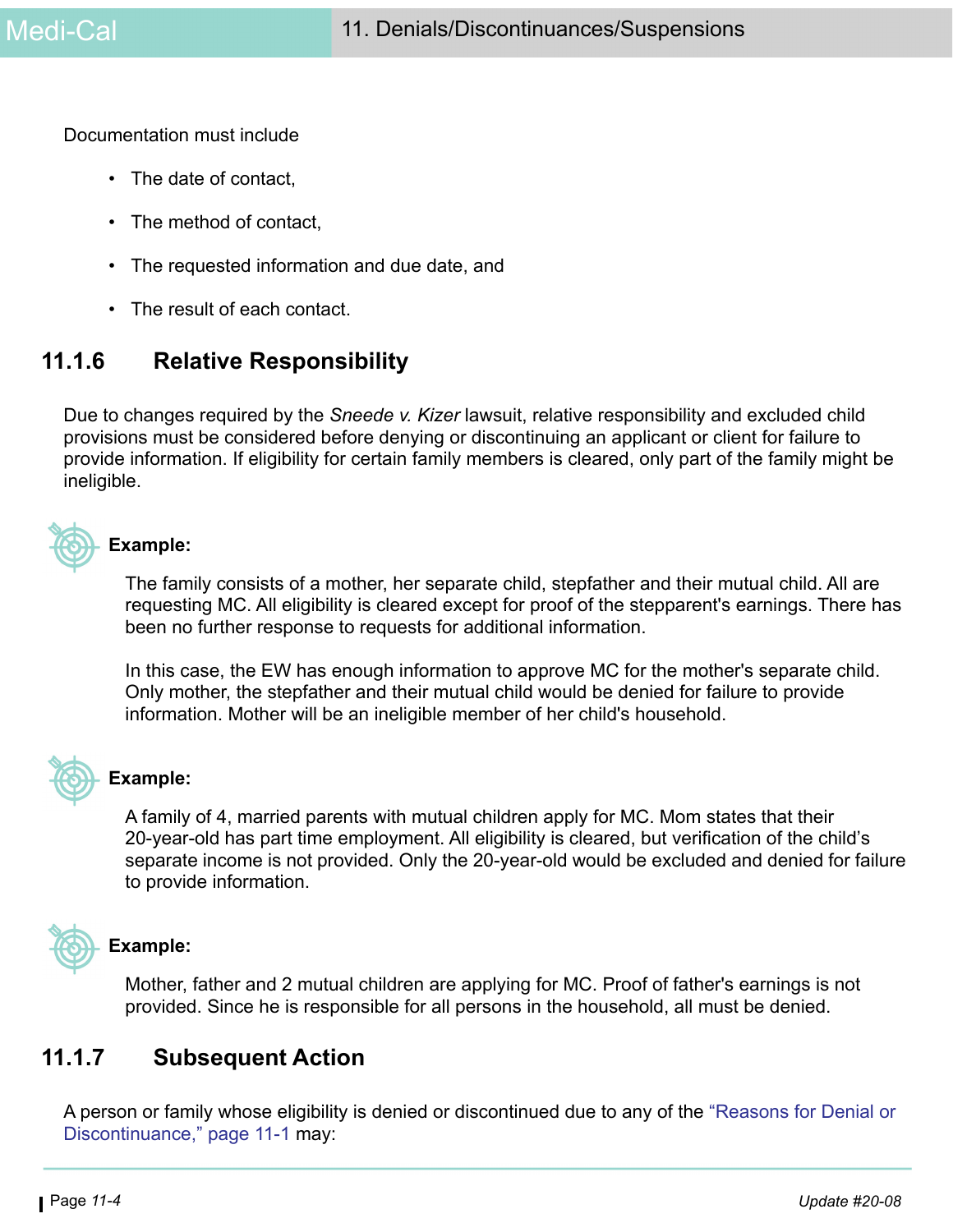- Reapply at any time, including the original month of application.
- Have the denial or discontinuance rescinded if good cause exists.

# **11.1.8 Good Cause**

For purposes of this section good cause includes, but is not limited to:

- The County fails to:
	- Provide the client with the required status report (MC 176 TMC) or MC Redetermination (RD) forms.
	- Inform the client that they may be discontinued if a status report or MC RD form is not completed and returned.
	- Properly and timely process the submitted status report, MC RD form, or other SOF.
- The post office fails to deliver the MC 176 TMC or MC RD forms in a timely manner.
- The client and the authorized representative fail to complete and return a status report or MC RD packet or provide the required information/verifications within the time limits, due to:
	- Physical or mental illness or incapacity.
	- The level of literacy combined with social/language barriers.

# **11.2 Discontinuance Due to Death**

## **11.2.1 Effective Date**

Eligibility must be discontinued at the end of the month when a person dies.

# **Note:**

A notice of action (NOA) must be issued. However, there is no ten-day NOA requirement.

# **11.3 Denial/Discontinuance of Non-MAGI for No Linkage**

Denial/Discontinuance of Non-MAGI for No Linkage requires two notices of action in the following circumstances: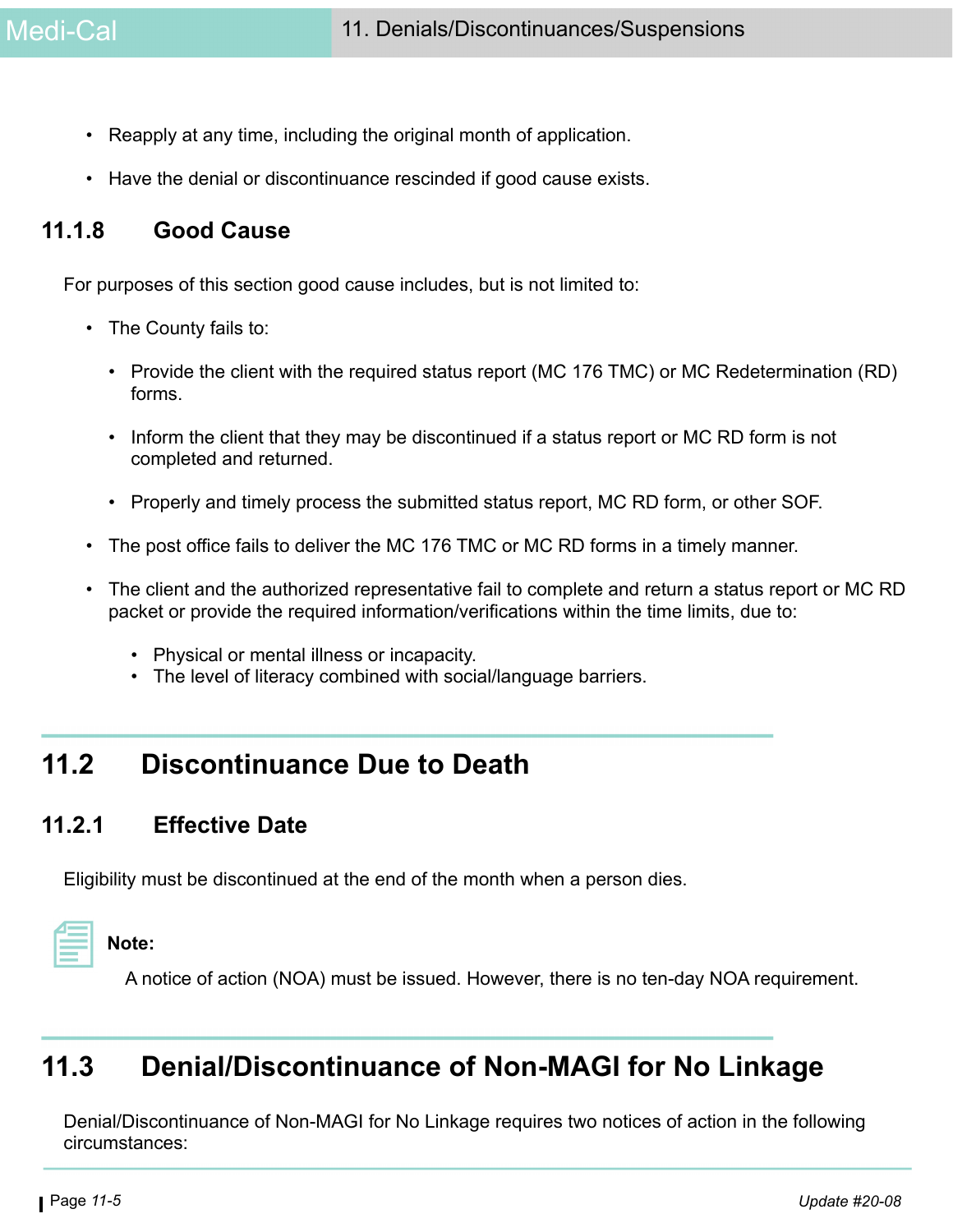- At Application, when an individual applies for Medi-Cal but is found ineligible for MAGI, screened for Non-MAGI, and found ineligible based on linkage.
	- An MC 239 Denial for Non-Modified Adjusted Gross Income Medi-Cal must be sent in addition to the appropriate MAGI denial.
- When an individual is discontinued from MAGI, screened for Non-MAGI, and found ineligible based on linkage.
	- An MC 239 Denial for Non-Modified Adjusted Gross Income Medi-Cal must be sent in addition to the appropriate MAGI discontinuance NOA.
- At Redetermination or Change in Circumstance when an individual no longer has linkage to Non-MAGI and These individuals must be evaluated for MAGI prior to discontinuance.
	- An MC 239 Discontinuance for Non-Modified Adjusted Gross Income Medi-Cal must be sent in addition to the appropriate MAGI discontinuance NOA.

### **Note:**

The MC 239 Discontinuance for Non-Modified Adjusted Gross Income Medi-Cal and MC 239 Denial for Non-Modified Adjusted Gross Income Medi-Cal are only available in DEBS Forms Library and must be manually completed.

# **11.4 Denial of Retroactive MAGI Medi-Cal for Income**

The MC 239 Retro MAGI Denial has been created by the Department of Health Care Services and must be provided to individuals denied retroactive MAGI MC due to being over the MAGI income limit.

# **Exception:**

Individuals who are denied MAGI for income, but approved for Non-MAGI in a retroactive month, must only be sent the Non-MAGI Approval NOA. The MC 239 Retro MAGI Denial must not be sent.

Individuals that are ineligible for both MAGI and Non-MAGI in a retroactive month due to income must receive both the MAGI and Non-MAGI denial of retroactive eligibility NOAs.

The MC 239 Retro MAGI Denial NOA is only available in DEBS Forms Library and must be completed manually. EWs must enter the appropriate citation based on the following chart: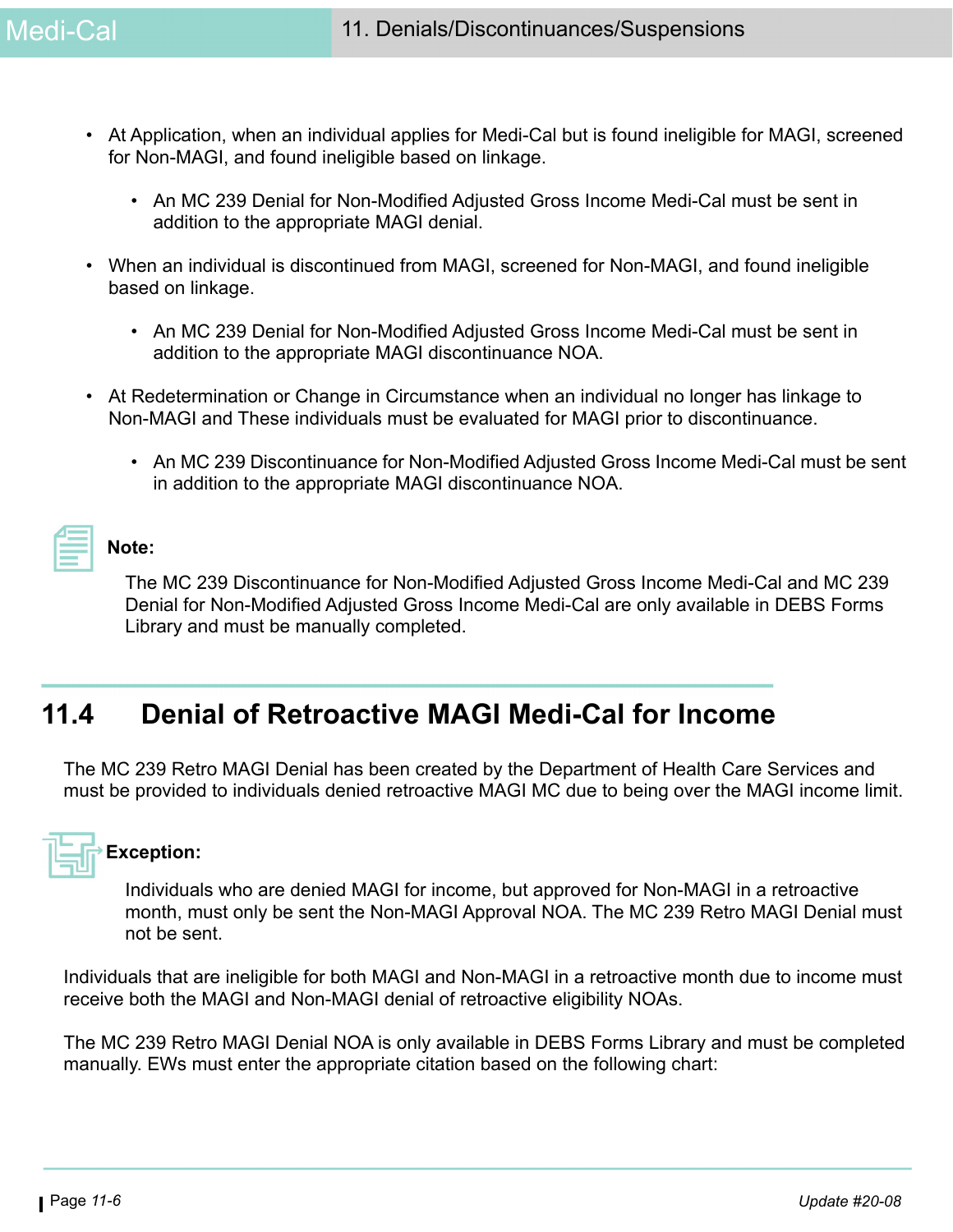| Category                                               | <b>Aid Code</b>                 | <b>Citation</b>                                               |
|--------------------------------------------------------|---------------------------------|---------------------------------------------------------------|
| Parent/Caretaker Relative                              | M3, M4                          | CA W&I Code 14005.30,<br>14005.64                             |
| Adults 19-64                                           | M1, M2                          | Code 14005.60, 14005.64                                       |
| Full Scope Pregnant Individual                         | M7, M8                          | CA W&I Code 14005.22,<br>14005.225, 14005.64                  |
| <b>Pregnancy Related Services</b>                      | M9, M0                          | CA W&I Code 14005.64,<br>Cal Code Regs., title 22<br>50262    |
| Children 6-18 years old, 0-133%<br><b>FPL</b>          | P5, P6                          | CA W&I Code 14005.26;<br>Cal. Code Regs., title 22<br>50262.6 |
| <b>OTLICP</b>                                          | T1, T2, T6, T7                  | CA W&I Code 14005.26,<br>14005.64                             |
| Children 1-5 Years Old 0-142%<br><b>FPL</b>            | P7, P8                          | CA W&I Code 14005.64;<br>Cal. Code Regs., title 22<br>50262.5 |
| OTLICP Children 1-5 Years Old,<br>above 142%-266% FPL  | T3, T4, T8, T9                  | CA W&I Code 14005.26,<br>14005.64                             |
| Infant under 1 Year Old, 0-208%<br><b>FPL</b>          | P9, P0                          | CA W&I Code 14005.64;<br>Cal. Code Regs., title 22<br>50262   |
| OTLICP Infant Under 1 Year Old,<br>above 208%-266% FPL | T <sub>5</sub> , T <sub>0</sub> | CA W&I Code 14005.26,<br>14005.64                             |

# **11.5 Discontinuance for Whereabouts Unknown**

When mail is returned as undeliverable, Eligibility Workers (EWs) must take the following steps:

• Document in case comments that the mail was returned as undeliverable, the date the mail was sent, the date it was returned as undeliverable, the form, letter, or notice mailed to the client that was returned, and what address was used.

#### **Note:**

The mail that was returned as undeliverable, including both the envelope and its contents, must be sent to IDM.

• Complete an ex parte review.This includes the client's case, electronic databases or verification services (i.e. MEDS), and CalWORKs (CW) and CalFresh (CF) cases of the client's immediate family members which are open or were closed within the last 90 days.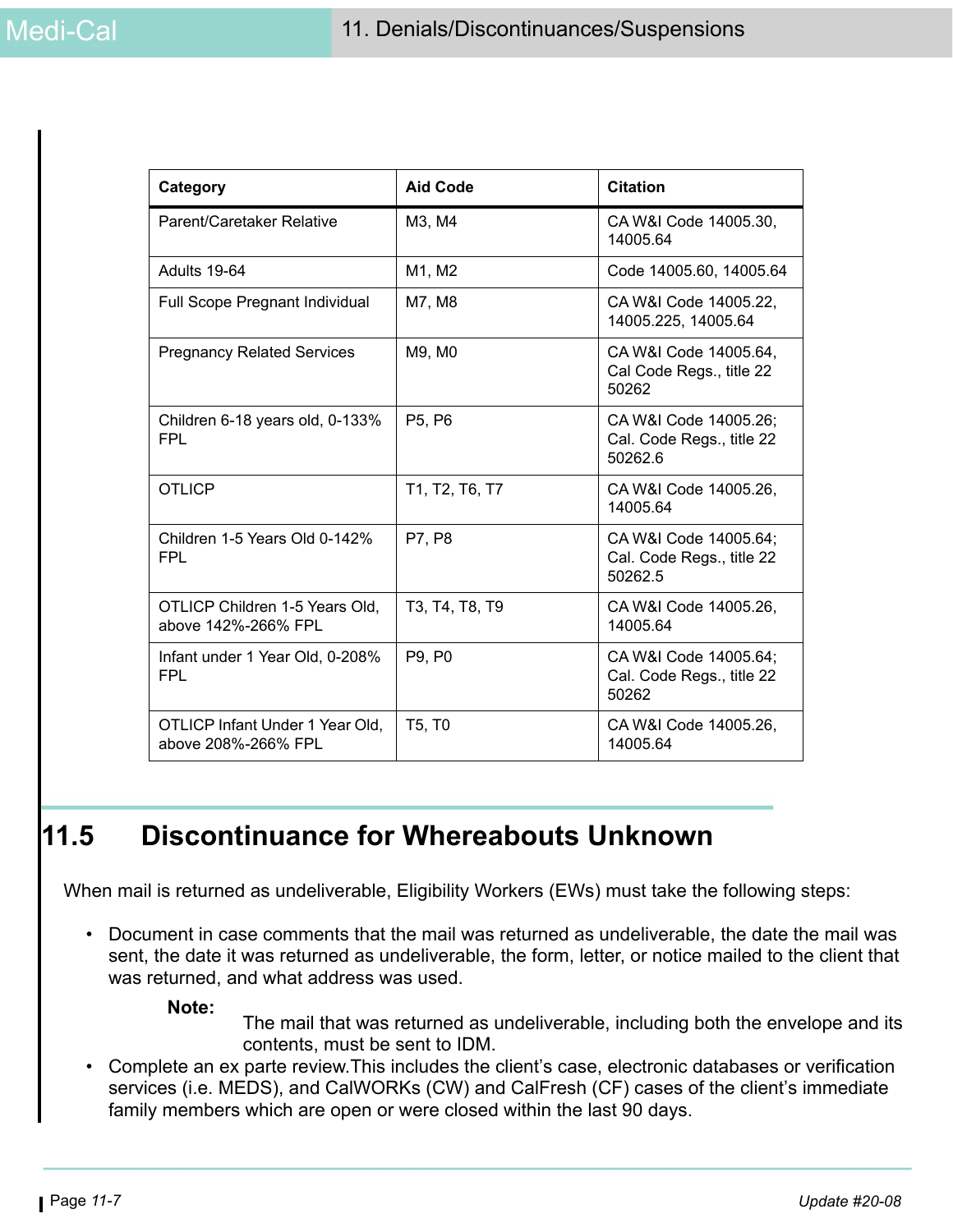- If the information is not located via ex parte review, mail an MC 355 requesting only the current address and any other information that is necessary to redetermine eligibility and allowing 30 days for the client to respond. The MC 355 must be sent to the client's last known address.
- If the MC 355 is returned undeliverable or not returned by the client, mail a discontinuance Notice of Action (NOA)

# **11.5.1 Notice of Action**

If an MC 355 is returned as undeliverable, the EW must discontinue with a NOA that includes the 90-day cure period language. The discontinuance NOA must list the missing information that is needed to determine eligibility, including that the address is not current. The NOA is not required to be mailed at least 10 days before the date of discontinuance. The EW must also document actions in Search Case Comments in CalWIN.

If an MC 355 is not returned and the missing information is not provided within 30 days, the EW must discontinue with a timely 10-day NOA that lists the missing information that is needed to determine eligibility and includes 90-day cure period language. The EW must also document actions in Search Case Comments in CalWIN.

If the only missing information to determine ongoing eligibility is the address, MC must be discontinued for Whereabouts Unknown. If the Whereabouts Unknown NOA does not have 90 day cure period language, it must be added:

"You have 90 days from the date you are discontinued to provide the needed information. If we do not get the information by [discontinuance date plus 90 days], you must reapply for Medi-Cal. If you return or otherwise provide the information requested above before [discontinuance date plus 90 days], and the information establishes continued eligibility, your eligibility will go back to the date you were discontinued as though you returned the form or otherwise provided the needed information timely. Welfare & Institutions Code, Section 14005.37(i)."

If any other information besides the address is needed to determine ongoing eligibility, discontinue for the appropriate reason (based on the other missing information) and send the appropriate NOA. The NOA must specifically list the address as information that was requested and not returned timely, in addition to any other missing information.

If a client provides updated address information and all other information that was requested within 90 days of the discontinuance date, EWs must immediately redetermine eligibility. If the client is found MC eligible, the discontinuance must be rescinded as if the information was submitted in a timely manner.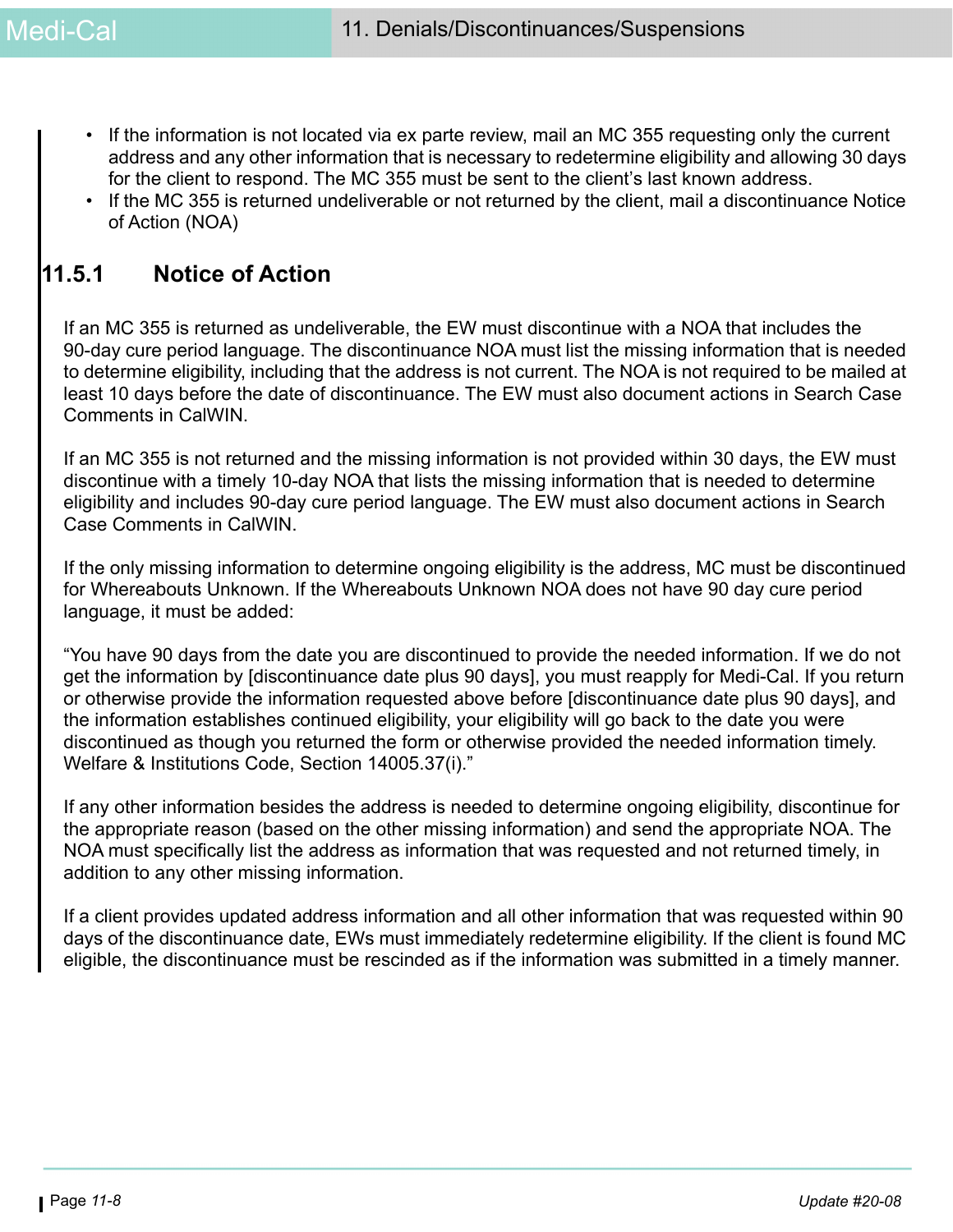# **11.6 Rescission of Denial and Discontinuance**

# **11.6.1 Rescissions**

A denial of an application or discontinuance of benefits must be rescinded in the following situations:

- An Appeals decision orders such action
- The County determines that the denial/discontinuance was in error.
- A client complies with the RD or CIC process. [Refer to "Redeterminations," page 10-1].

# **11.6.2 Approval/Rescission Date**

MC eligibility for these rescissions must be approved based on the date of the application that was denied or the first of the month following the month of discontinuance.

| and the state of the state of the state of the state of the state of the state of the state of the state of th |  |
|----------------------------------------------------------------------------------------------------------------|--|
|                                                                                                                |  |

## **Note:**

When MC is rescinded and benefits will be issued more than 12 months before the current month, a Letter of Authorization (LOA) must also be issued if the client received a bill(s) for any of the previous months. [Refer to "Letter of Authorization," page 39-40]

# **11.7 Reconsideration of Denials**

## **11.7.1 Requirement**

When an application has been denied due to lack of information or verification, the EW must establish whether there was good cause for failure to submit the required information when the applicant:

- Later provides the necessary verification within three months of the denial, or
- Requests an appeal.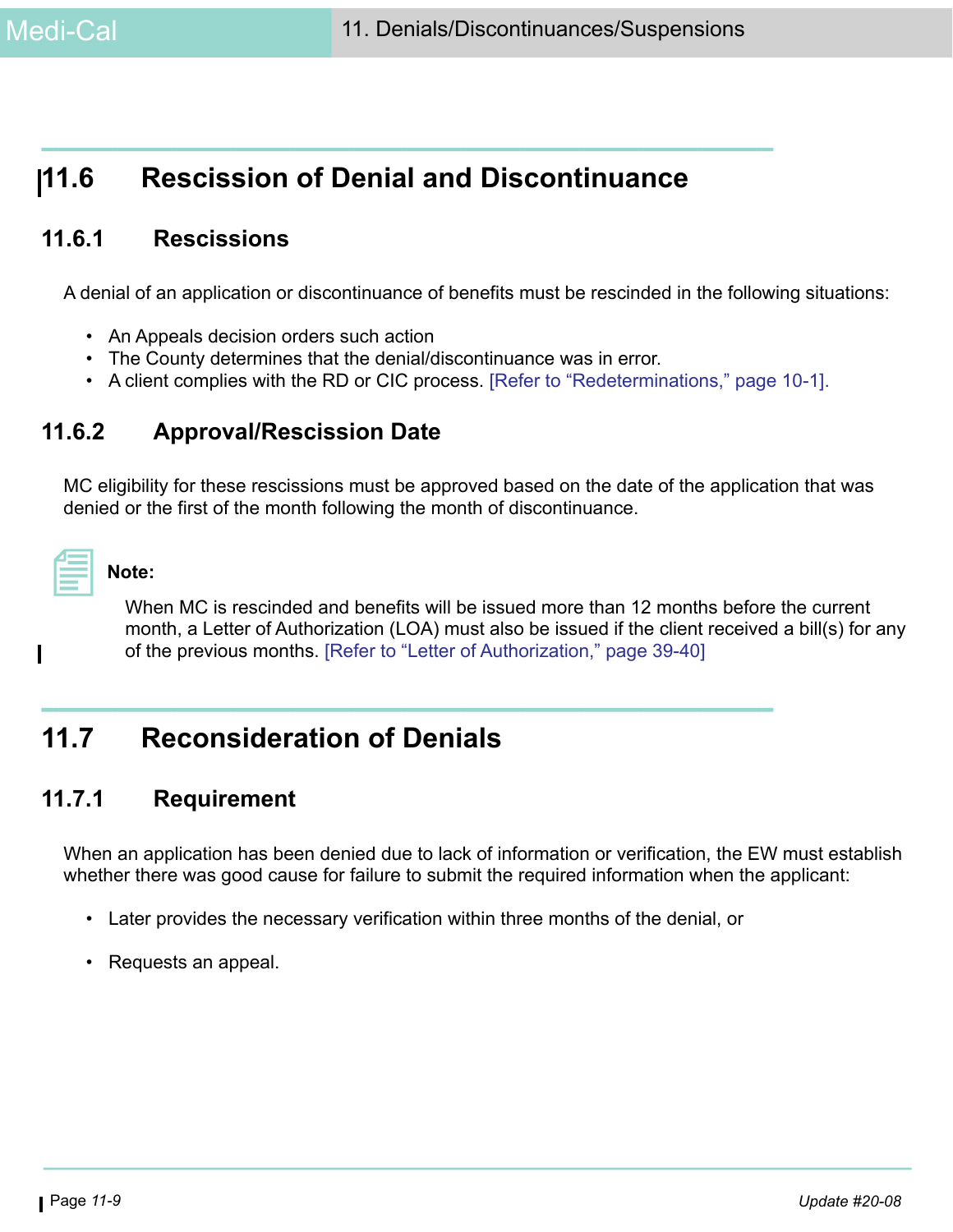# **11.7.2 Decision Chart**

The chart below shows the required actions which must be taken:

| If the applicant                                                                   | And                                                                              | Then the EW must                                                                                                                                                                                                        |
|------------------------------------------------------------------------------------|----------------------------------------------------------------------------------|-------------------------------------------------------------------------------------------------------------------------------------------------------------------------------------------------------------------------|
| Later provides the necessary<br>verification within three months of the<br>denial. | Good cause does exist (and<br>the applicant provides<br>evidence of good cause), | Rescind the denial and approve MC back to the<br>date of application (if client is otherwise eligible).                                                                                                                 |
| Requests an appeal and submits the<br>missing verification,                        | Good cause does exist (and<br>the applicant provides<br>evidence of good cause), | Rescind the denial and approve MC back to the<br>date of application (if client is otherwise eligible).<br>Note:                                                                                                        |
|                                                                                    |                                                                                  | Follow Appeals' instructions regarding the<br>withdrawal of the hearing request.                                                                                                                                        |
| Later provides the necessary<br>verification within three months of the<br>denial. | Good cause does not exist,                                                       | Document on the Search Case Comments<br>window why good cause did not exist for the<br>applicant's failure to submit needed information.<br>The case remains denied.                                                    |
| Requests an appeal and submits the<br>missing verification,                        | Good cause does not exist.                                                       | Document on the Search Case Comments<br>window why good cause did not exist for the<br>applicant's failure to submit needed information.<br>The case remains denied, unless it is later<br>rescinded through an appeal. |
|                                                                                    |                                                                                  | Important:<br>Make sure there is case documentation of<br>EW attempts to assist the applicant in<br>providing essential information.                                                                                    |

# **11.8 Transfer Between Programs**

## **11.8.1 Requirements**

A person or family receiving MC under any program (i.e. CalWORKs) and whose eligibility is discontinued must be evaluated to determine if MC eligibility exists under any other program. A new application is not required.

The EW is not required to evaluate eligibility under another program when a client has been discontinued due to:

- Moving out-of-state
- Loss of contact and the Ex Parte process has been exhausted
- Death
- Aided in another County simultaneously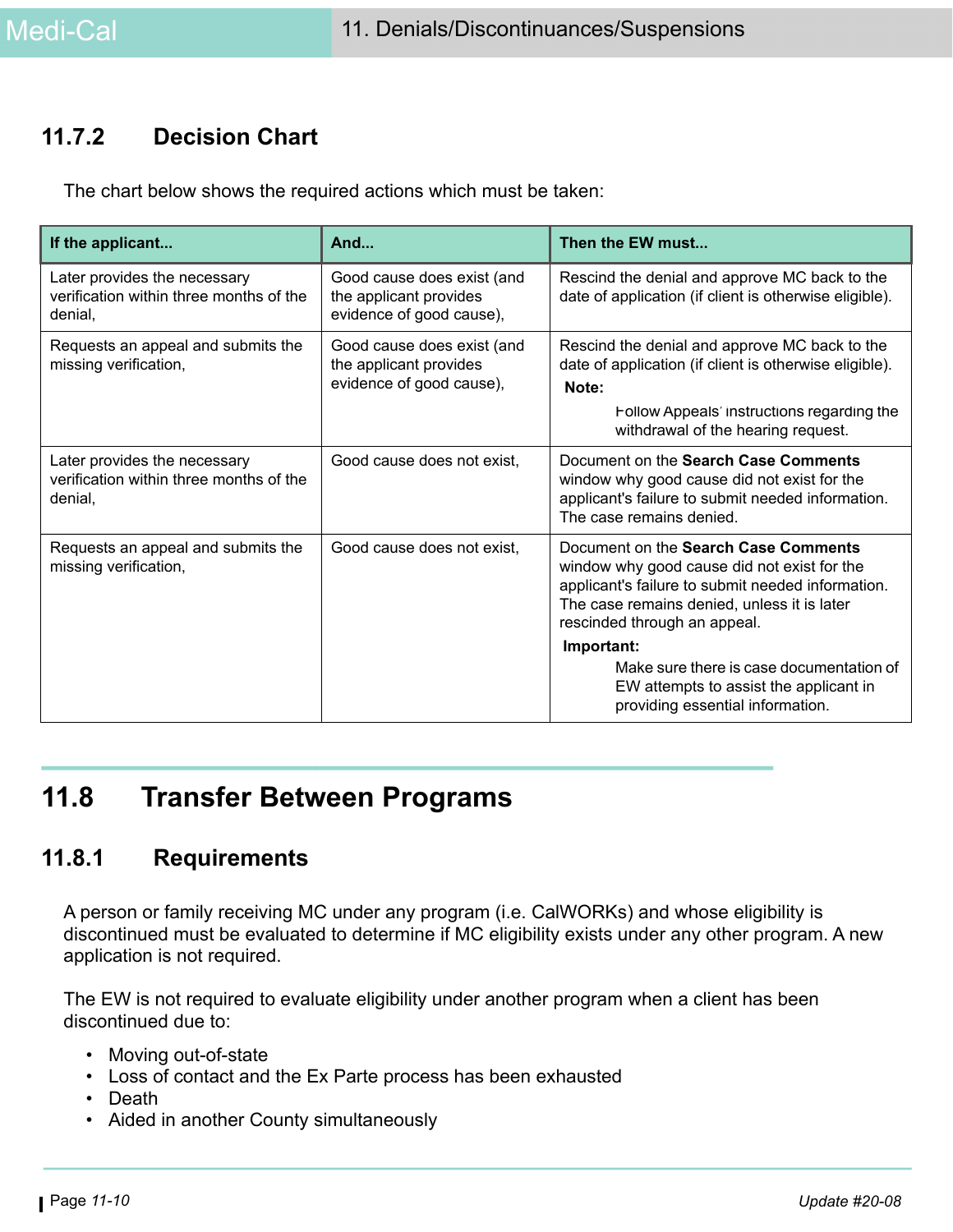• Failure to cooperate in providing information needed to meet cash grant eligibility requirements, and those same requirements also apply to MC-only programs.

**Note:**

The Ex Parte process must be followed.

# **11.9 Suspension of Medi-Cal Benefits for Incarcerated Individuals**

SB 1147 and AB 720 require the suspension of MC eligibility, rather than discontinuance, for individuals who were MC clients at the time they became inmates of a public institution. In addition, SB 1147 requires that MC must be restored without a new application on the day the individual is no longer considered an inmate of a public institution, up to one year.

## **11.9.1 Program Requirements**

SB 1147 and AB 720 applies to individuals who meet ALL of the following requirements:

- Are MC clients at the time of incarceration,
- Comply with all MC RD requirements during their period of incarceration,
- Remain otherwise eligible for MC during their period of incarceration,
- Are no longer considered an inmate of a public institution within one year of their incarceration date, and
- Are eligible on the day they are released.

The suspension of MC benefits ends on the soonest of:

- The date the individual is no longer an inmate of a public institution, or
- The end of the month of the one year period in which he/she became an inmate of the public institution, or
- The end of the month that the individual becomes ineligible for MC; (i.e., does not comply with the MC RD requirements).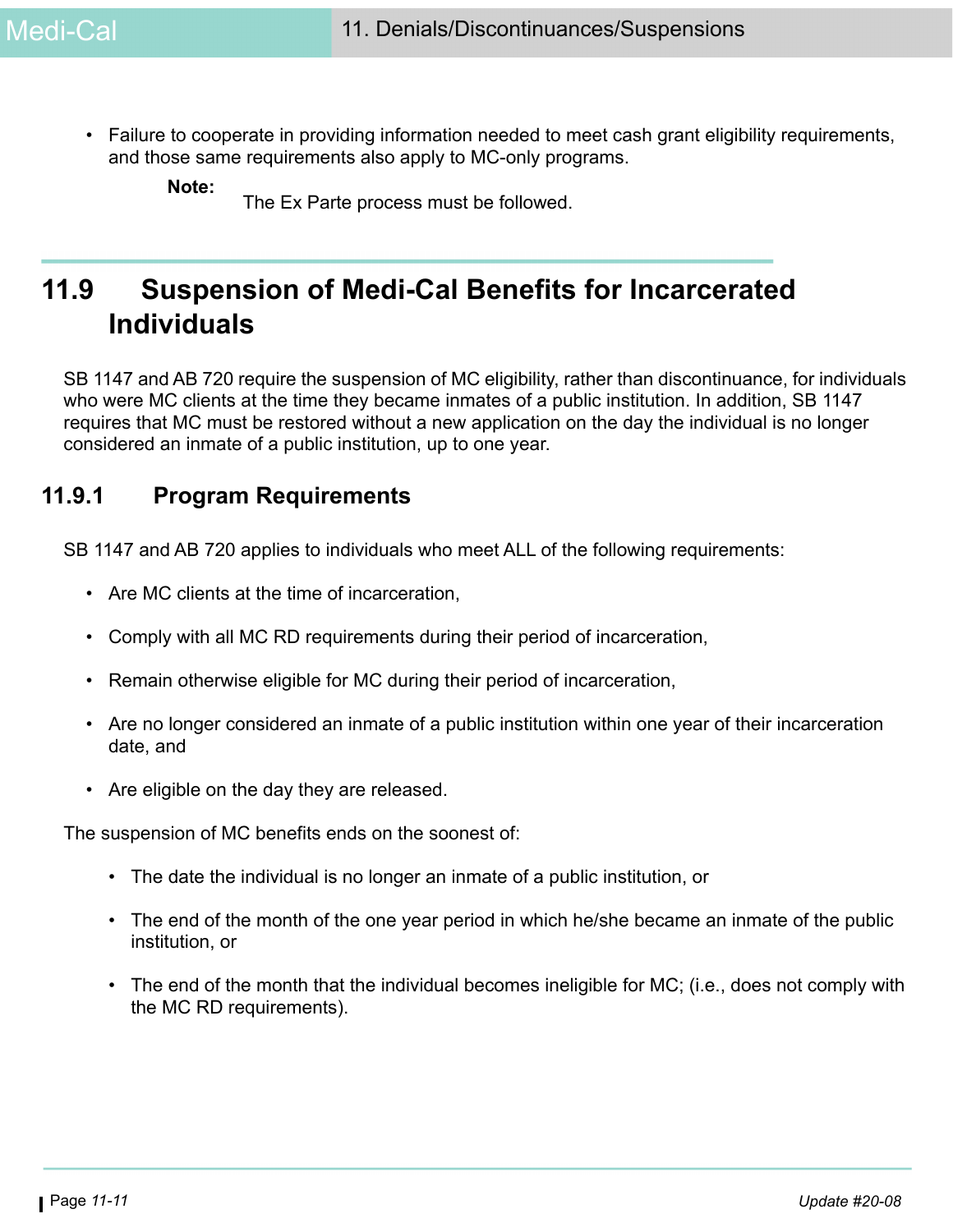# **11.9.2 Process for Suspending Medi-Cal Benefits**

When the county learns of an individual's incarceration, the EW must take the following actions:

| Review the household composition of the MC case.       |                                                                                                                                                                                                                                                                           |  |  |
|--------------------------------------------------------|---------------------------------------------------------------------------------------------------------------------------------------------------------------------------------------------------------------------------------------------------------------------------|--|--|
| $\mathsf{If}$                                          | Then                                                                                                                                                                                                                                                                      |  |  |
| The client is the only individual<br>on the case.      | The EW must complete an SCD 1296 to have the aid code suspended on MEDS and<br>mail the "Suspension of Medi-Cal Benefits for an Inmate" (MC 0377 S). The<br>incarcerated individual will have an "I" in the OHC field in MEDS.                                            |  |  |
|                                                        | Note:                                                                                                                                                                                                                                                                     |  |  |
|                                                        | No 10-Day Notice is required.<br>The CalWIN case will remain open with the individual marked In the Home and<br>Requesting Assistance on the Collect Case Individual Detail Window.                                                                                       |  |  |
| The client's case has additional<br>household members, | The EW must mail the "Suspension of Medi-Cal Benefits for an Inmate" (MC 0377 S).                                                                                                                                                                                         |  |  |
|                                                        | The individual must be marked Not in the Home and Not Requesting Assistance on the<br><b>Collect Case Individual Detail window in CalWIN. The individual's MC will be</b><br>"suspended" by discontinuing them in CalWIN, rather than sending the transaction to<br>MEDS. |  |  |
|                                                        | Eligibility must be reevaluated for the remaining household members, excluding the<br>incarcerated individual. If the reevaluation results in a negative action, follow all noticing<br>requirements.                                                                     |  |  |

#### **Table 55: Process for Suspending MC Benefits**

The following policy applies to suspended individuals:

- When MC eligibility is discontinued for an incarcerated individual while under suspension, he/she must receive a proper 10-day NOA about the discontinuance and the end of the suspension.
- For the first year of an individual's incarceration, all standard redetermination requirements apply even though the individual is suspended. If redetermination requirements are not met for an incarcerated individual, suspension of MC eligibility must end with a proper 10-day NOA.
- If an incarcerated individual, who is a member of an open MC case that includes other family members, is eligible upon release, MC must be restored effective the day the juvenile is no longer considered an inmate of a public institution, without requiring a new application. If the family member's case is discontinued prior to the incarcerated individual's release, a pre-release application will be completed when they get a release date. [Refer to "Pre-Release Application (AB720)," page 33-17]
- When suspension ends due to release, the appropriate NOA must be sent to inform the family or caretaker relative that MC benefits are restored.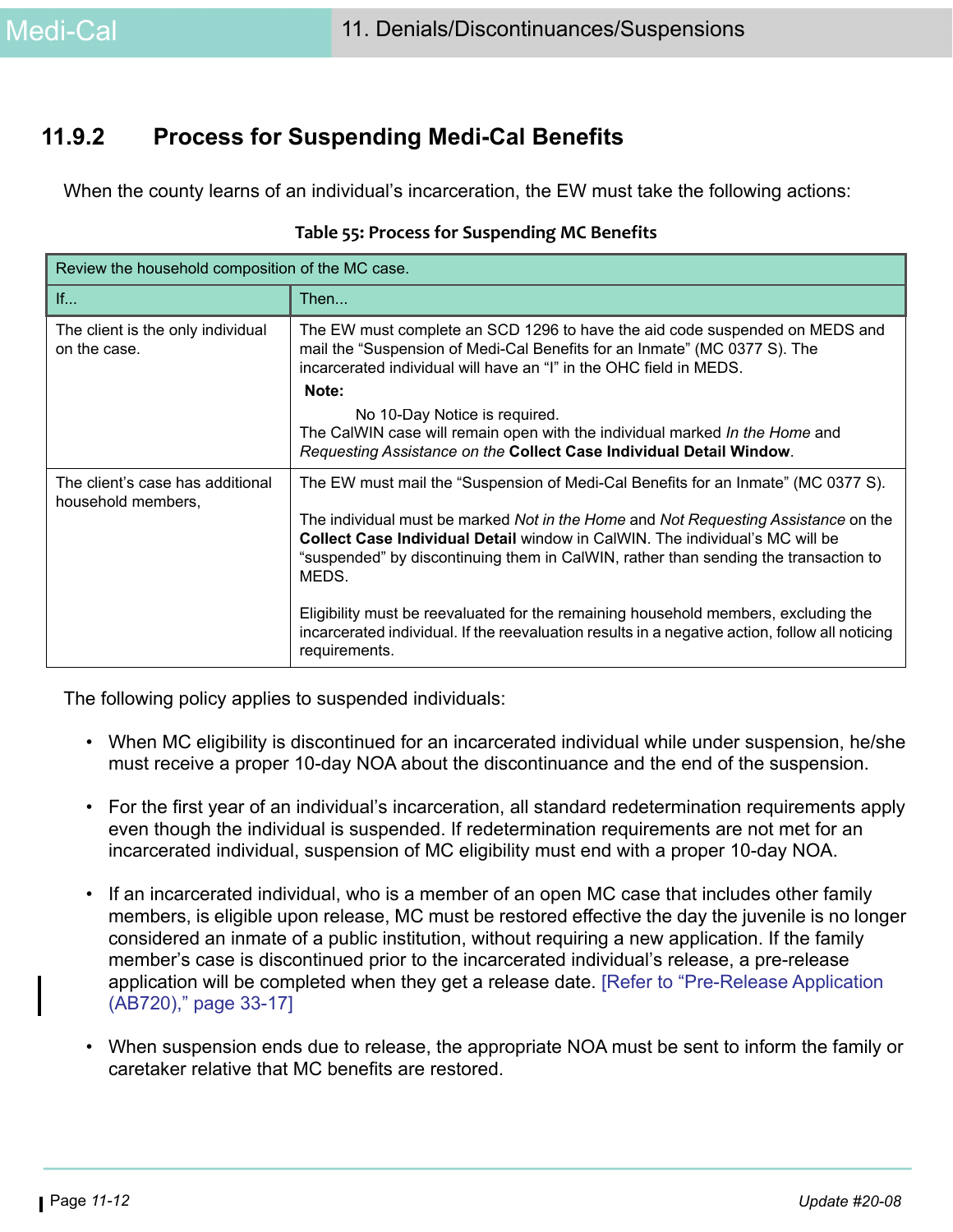• All redetermination requirements still apply to incarcerated individuals. The Ex Parte process may be used for this purpose. If no changes are reported, the suspension continues until the end of the last month of the one year period of incarceration or the date of release, whichever is sooner.

# **11.9.3 MEDS**

- To suspend eligibility for incarcerated individuals on their own case, an online MEDS transaction is used to report the incarceration information on the "Institutionalized Client Update" MEDS screen. MEDS will set an Other Health Coverage (OHC) Code value of "I" to identify suspension of MC.
- MEDS will end suspension of benefits on the date reported to MEDS reflecting either the date the juvenile is no longer an inmate of a public institution, or the first of the month following the month in which the juvenile loses eligibility during incarceration. The juvenile will be able to access MC covered services as of the Release Date entered into MEDS if they are still eligible for MC. The Health Insurance System (HIS) database will be updated immediately to show the day before the Release Date as the end date of the suspension.
- The 'I' OHC Code will still appear on the MEDS record until the following month but will not adversely affect the juvenile's eligibility once the suspension end date is reported. When suspension of MC benefits ends because a juvenile is released, an appropriate NOA must be sent to inform the family or caretaker relative that MC benefits are restored.
- If an incarcerated individual who is the only member on the case becomes ineligible during the first year of incarceration or is incarcerated for more than one year, eligibility must be terminated. The EW must confirm that the termination action has updated MEDS and request an online MEDS transaction to report the suspension end date. This will remove the "I" OHC Code, which is necessary when eligibility and/or suspension ends for any reason. A proper 10-day NOA must be sent explaining the reason for termination of MC eligibility.
- If an individual is incarcerated for more than one year, MEDS will send an alert 60 days before the end of the suspension period to remind the EW to terminate MC eligibility at the end of the last month of the one-year period,. The EW must send a timely "Discontinuance of Benefits" (MC 0377 D) explaining the reason for discontinuance and the right to request a Fair Hearing.

# **11.9.4 Restoration of Benefits within One Year**

When suspension ends because the individual is released within one year of the suspension date, MC eligibility must be restored as follows:

• For an incarcerated individual who is the only member on the case, submit an SCD 1296 to request to have the suspension lifted in MEDS. The CalWIN case will still be open and eligibility does not need to be reevaluated unless the individual reports new information. The "Suspension of Medi-Cal Removal of Suspension" (MC 0377 RS).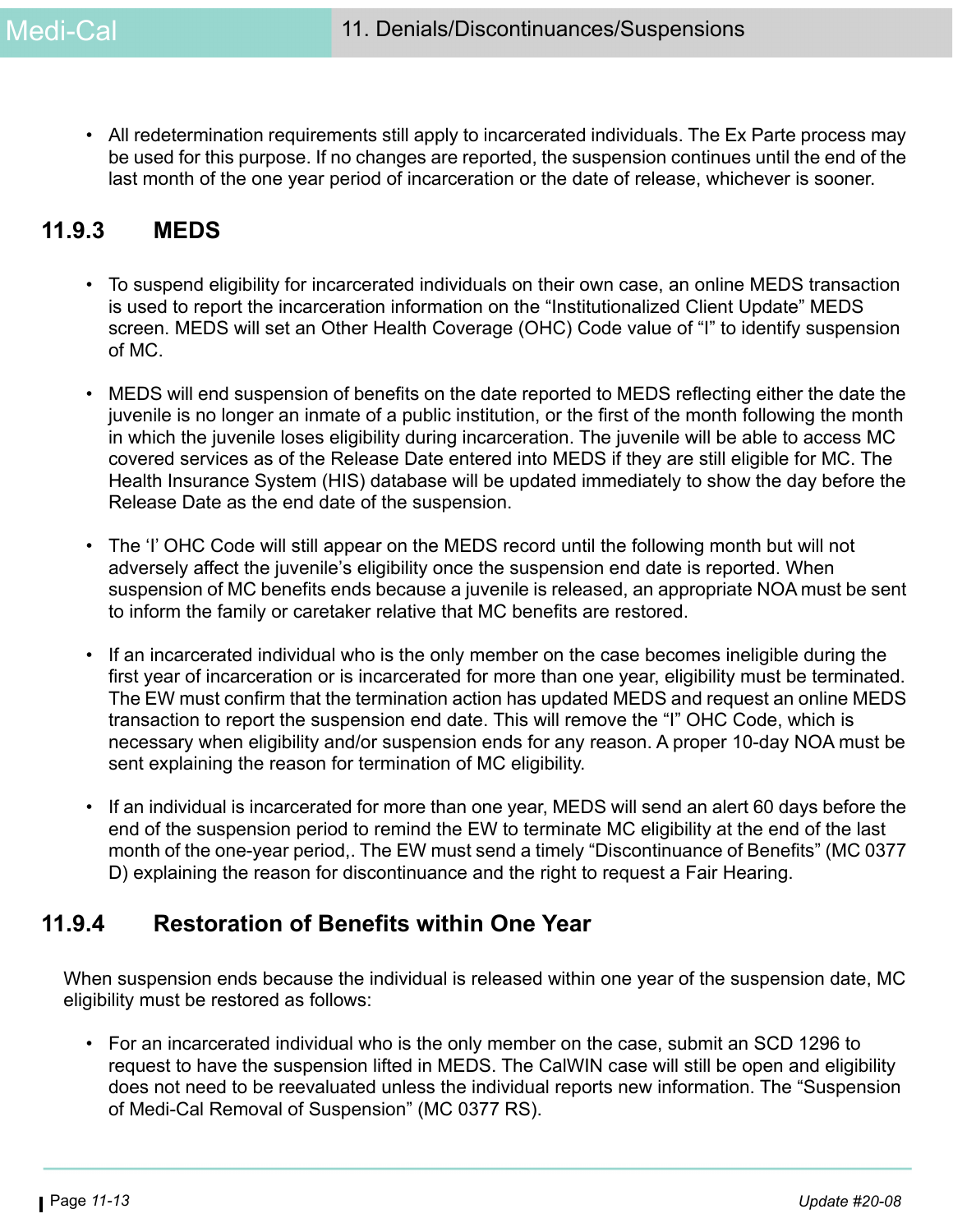- For an individual in a case with other household members:
	- If the family's case is still open, the EW must mark the individual In the Home and Requesting Aid on the **Collect Case Individual Detail** window. Reevaluate the household's eligibility including the incarcerated individual.
	- If the family's case is closed, a pre-release application will be created prior to the individual's release.



After one year of suspended benefits, the individual will be discontinued. The individual can be added back to an open case or request benefits per the normal add a person or application process.

# **11.10 Medi-Cal Eligibility for Juveniles Placed Temporarily in Juvenile Detention Centers**

A juvenile will not, for MC purposes, be considered an inmate of a public institution when the minor is in a juvenile detention center before judgment due to care, protection or in the best interest of the child (e.g., Child Protective Services), if there is a specific plan for that person that makes the stay at the detention center temporary. This would include those juveniles awaiting placement but still physically present in juvenile hall.

The minor is eligible for MC if all eligibility requirements are met. Current MC regulations do not place any time limits on MC eligibility for these individuals.

| ___       |  |  |
|-----------|--|--|
|           |  |  |
|           |  |  |
|           |  |  |
|           |  |  |
|           |  |  |
|           |  |  |
| _________ |  |  |
|           |  |  |
|           |  |  |

**Note:** 

This change impacts foster care eligible youths returning home with Wraparound Services.

# **11.11 SSI/SSP Discontinuances and Denials due to Excess Income**

Individuals who lose SSI/SSP eligibility due to these reductions will continue to have zero SOC MC as long as there are no changes that impact their MC eligibility. Responsibility for the maintenance of the MC eligibility is now transferred to the counties. This will make sure that the State receives the increased federal funding from the American Recovery and Reinvestment Act (ARRA) of 2009.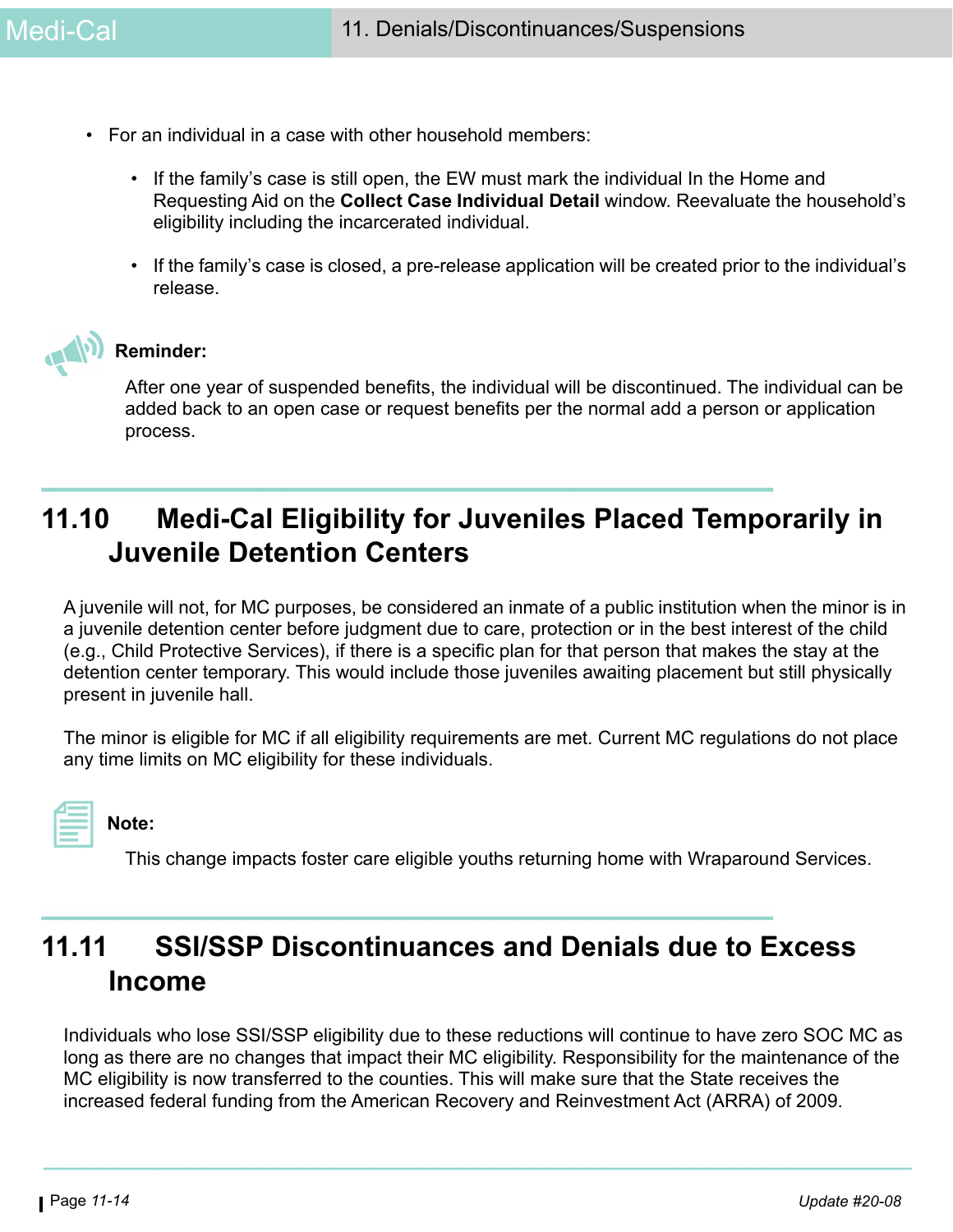# **11.11.1** *Craig v Bontá*

Persons discontinued from SSI/SSP due to the decreases in the SSI/SSP payment standard are included in the existing monthly *Craig v Bontá* process. These individuals may be eligible for the new Federal Poverty Level for the Blind (FPL-B), Medicare Savings Programs (MSP), Aged & Disabled (A&D) FPL program or another MC program.

## **11.11.2 SSI Denials**

Effective July 1, 2009, persons who are denied SSI will have their application for MC processed back to the date of the SSI application. The application will be processed by the Social Services Agency.

## <span id="page-14-0"></span>**Date of Application**

The date of application for MC is:

- The date the person applied for SSI, or
- The denial date (found on the SDX3 screen in MEDS) when the application date is a future date (an individual who is 64.9 years old applies for SSI), or
- The initial MC application date when the case is currently pending.

| __________ |  |  |
|------------|--|--|
|            |  |  |
|            |  |  |
|            |  |  |

#### **Note:**

When the residency date is a later date, the EW must clarify with the client the actual residency date. The client's statement is acceptable.

## **11.11.3 Eligibility Requirements**

The EW will complete the application started by Social Security Administration. Since Social Security Administration stops their eligibility determination at the first SSI/SSP eligibility criteria that the applicant does not pass, the EW may need to request more information and verification about identity, citizenship, income, property and/or disability evaluations.



### **Example:**

The EW receives the above mentioned SSI/SSP denial for the purpose of processing the MC portion of the application. Social Security Administration documented the client's identity, citizenship and income but not the property or disability. The EW will request from the client information and verification of his property and submit a Disability Determination Service Division (DDSD) referral for his alleged disability.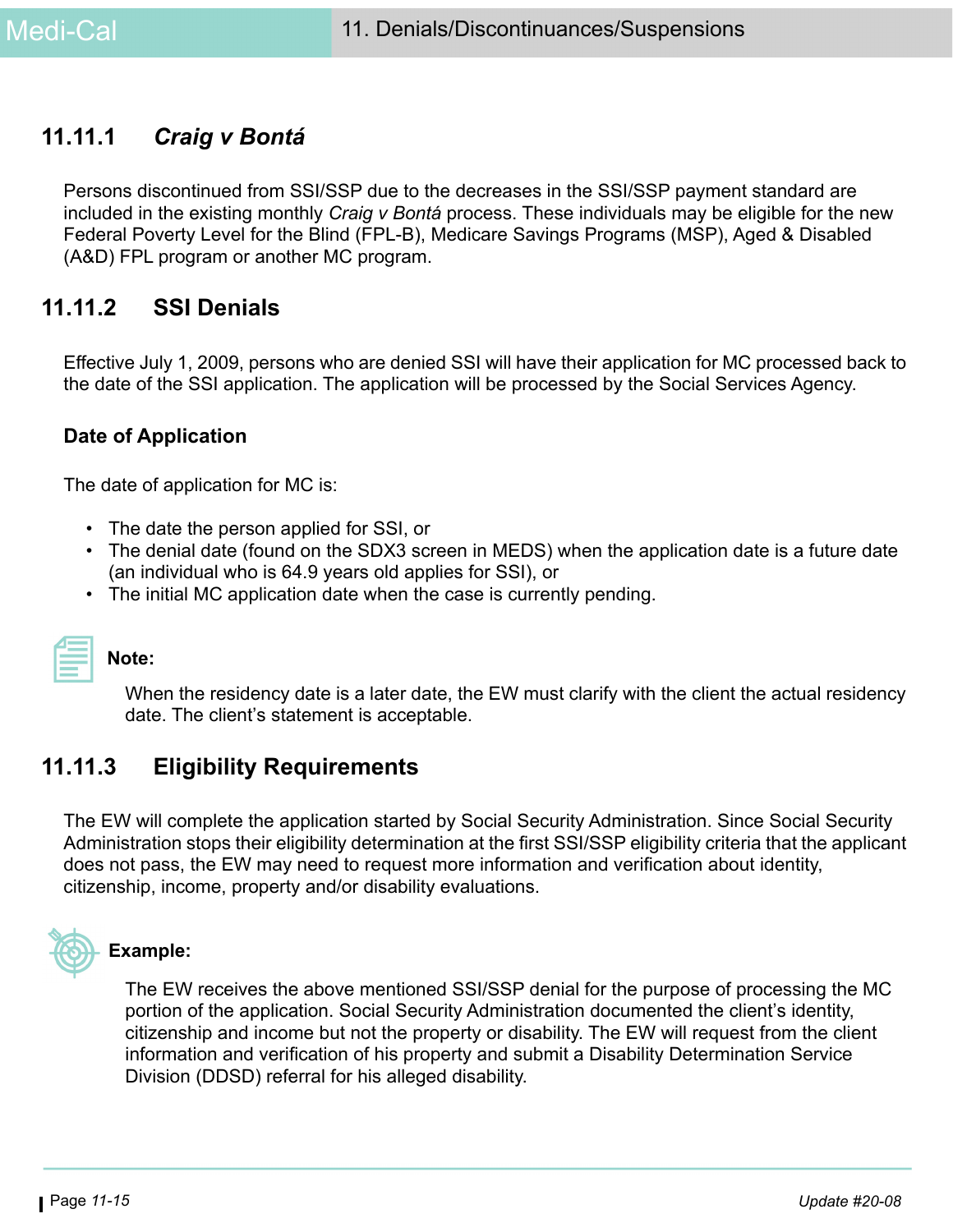**Note:** 

The MC 355 can be used to request necessary documents or verifications for determination of MC eligibility.

# **11.11.4 Redeterminations**

When the SSI/SSP application received by Social Services Agency is for a period exceeding 11 months from the original application date and MC eligibility is established in the application month and ongoing, a redetermination must be completed. The Intake EW must enter a Special Indicator, SSI Denial - RRR Overdue in CalWIN and transfer the case. The receiving office will review the case and mail a MC RD form to the client as well as a DDSD referral, if applicable.



### **Example:**

Individual applied for SSI/SSP 3/1/2016. On 7/1/2017 he/she was denied SSI due to income and his/her MC application was transferred to Social Services Agency for processing. In July 2017, the EW completes the MC application process and approves MC back to 3/1/2016 and ongoing. Because the approval period covers more than 11 months from the date of approval, the MC redetermination is now due.

# **11.11.5 DDSD Referrals**

Some of the SSI/SSP applicants may or may not have had a disability determination made by SSA so in some instances, a Disability Determination Service Division (DDSD) referral may be required to establish disability linkage.The EW should review the disability status and onset-date on [SDX3] screen to determine if the DDSD referral is needed or not. If the individual claims being disabled, the EW must complete a DDSD referral.

[Refer to [Medi-Cal Handbook Chapter 22](https://ssaconnect.sccgov.org/ssa_departments/debs_program/Documents/handbooks/medical/mcchap22.pdf) for DDSD referral criteria and procedures.]

# **11.11.6 Retroactive Benefits**

SSI applicants can or may apply for retroactive MC benefits from the date of the SSI/SSP application. To prevent future system problems, before granting the case, it is important that the EW processing the MC application asks the applicant if he/she incurred any medical expenses in the retroactive months.



#### **Note:**

The "Supplement to Statement of Facts for Retroactive Coverage/Restoration" (MC 210 A) must be completed as applicable.